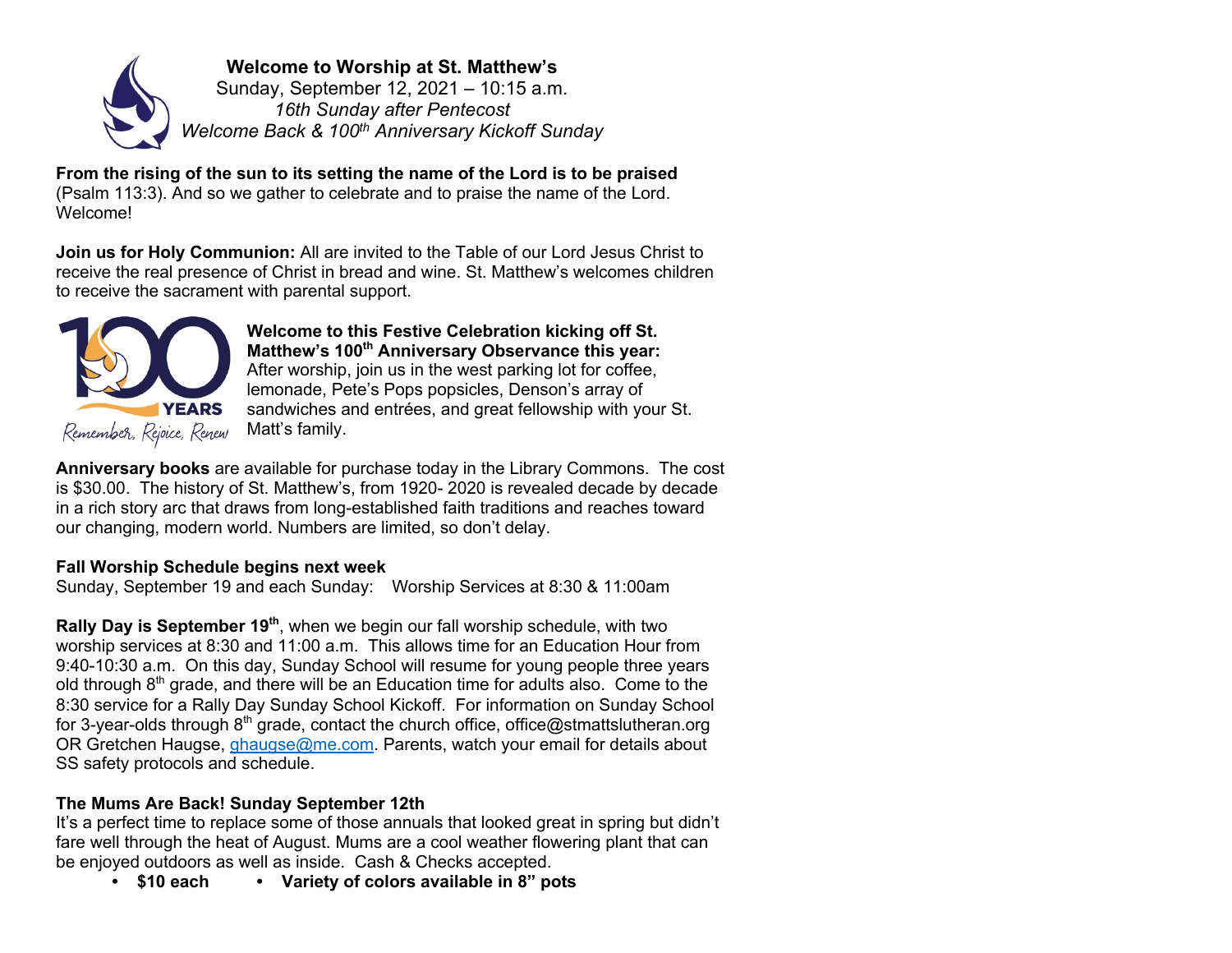# *Announcements for 9-5-21 (continued)*

#### **LUTHERAN DISASTER RESPONSE: Haiti, Hurricane Ida, western wildfires**

As you've seen in the news, the need is great. Your donations gratefully accepted. Gifts will be used in full (100%) to assist those in need until the response is complete. Together, we can help provide immediate and long-lasting support. ELCA.org/disaster Checks can also be made payable to St. Matthew's and they will be forwarded to LDR, or pay via our website and click on Other Fund and in the notes put LDR.

**SAINTS Older Adults Ministry** will gather in September. **Retired pastor Margaret Schoewe** will be speaking to us on Wednesday, September 15<sup>th</sup> at 11:30 a.m. A box lunch will be available to those who sign up in advance. You can sign up now in the Upper Commons or in the church office. Suggested donation for a CityMarket box lunch is \$10.00. Pastor Margaret was on staff at St. Matthew's for close to ten years, retiring in 2015.

#### **Confirmation Classes** begin soon:

7<sup>th</sup> & 8<sup>th</sup> **grade Confirmation** begins Wednesday, September 22 at 7:00 with a big group lesson in Fellowship Hall with Pastor Sheila Rawn. A parent meeting will follow at 8:00 to discuss the schedule and other expectations.

9<sup>th</sup> grade Confirmation will begin Wednesday, September 29<sup>th</sup> at 7:00, and continue through November 10<sup>th</sup>. Classes are led by Gretchen Haugse, and will culminate in the service of Confirmation on Sunday, November 14<sup>th</sup> at 1:30 pm.

**New Member Classes** will be offered on October 3, 10 and 17, giving an introduction to our congregation, how to have your faith fed and nurtured, how and why we serve our neighbors, and what it means to be a Lutheran Christian. If you are interested in attending, please contact the church office at 414-774-0441 or office@stmattslutheran.org or speak to one of the pastors.

**First Friday Book Group** meets on October 1<sup>st</sup> to discuss this great book by Isabel Wilkerson, "The Warmth of Other Suns: The Epic Story of America's Great Migration." The group will meet at 7 p.m. on October  $1<sup>st</sup>$ . Stay tuned for details on the meeting.

**Altar Flower & Library Book Sign-Up:** You are invited to sign up for altar flowers or a library book for a special occasion which will be noted in the bulletin. Flowers are \$35 and will be ordered by the office staff. Please make out a check and mark it for altar flowers. You can sign up to donate a book to the library. A book will be chosen for the occasion and you will be notified of which book was chosen. Library books are \$20. This is a GREAT way to support St. Matthew's worship and library ministries in a meaningful way.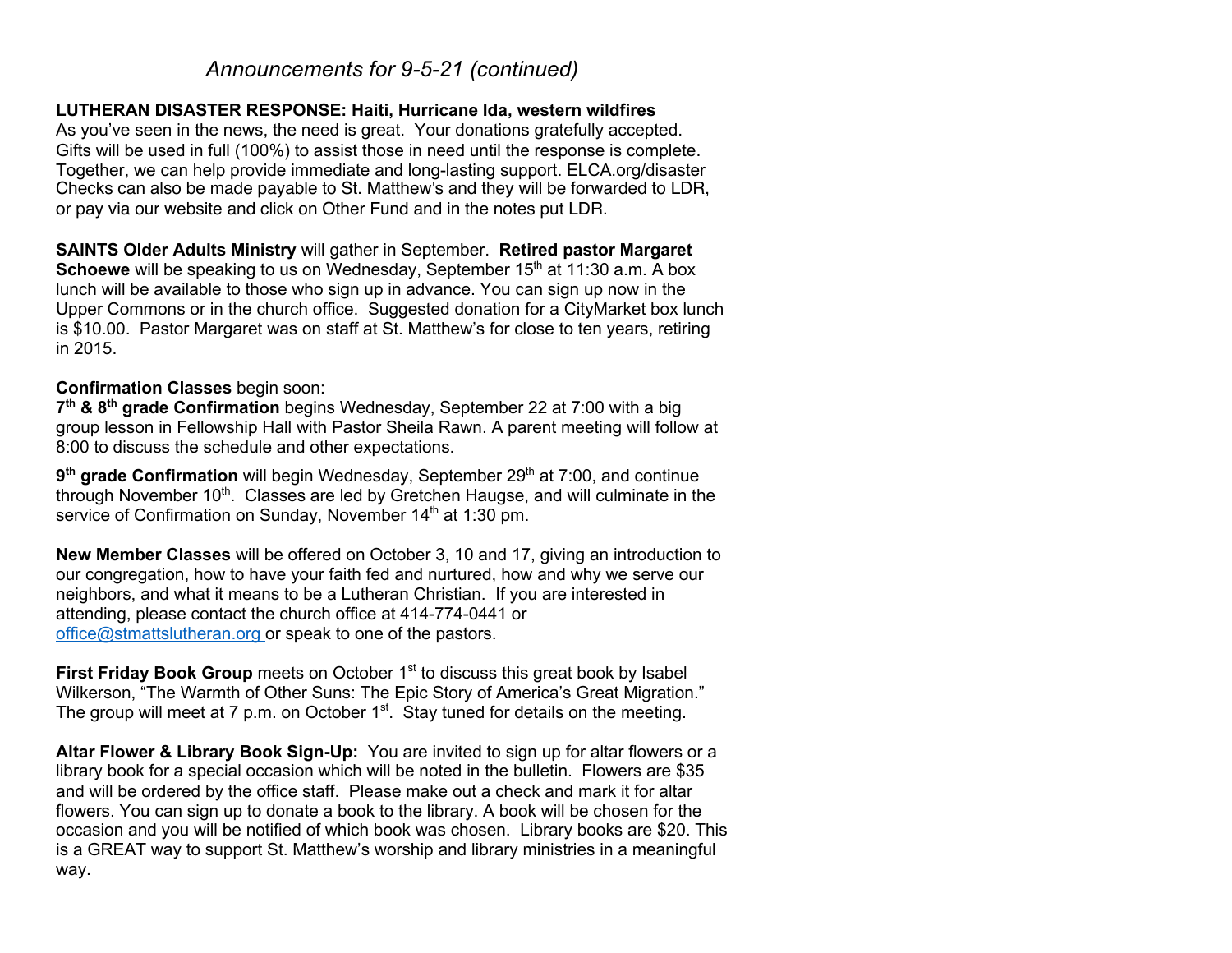# **Music Ministry—** *It's a great time for new people to join!*

**Children and Youth Choirs and Handbell Ensembles** begin in October. This is a great time for your child to be begin participating in St. Matthew's popular music ministry. If you want to get information on this for your child, please contact John Paradowski or Jeff Reeves, *ireeveswk@yahoo.com* Check out all the details on our website: stmattslutheran.org under welcome/worship/choirs & ensembles

# **The Senior Choir** (adult choir)

It's not too late to join the Senior Choir! It's still a great time to join us as we're learning new music. Questions can be directed to Dave Mohr, davemohr@me.com or 414-477-6430. All voice parts are welcome. Singers' masks are available for all, thanks to a generous donation from anonymous donors.

**Adult Handbell Ensembles at St. Matthew's:** The advanced group, Bells Angels, has resumed their Thursday evening rehearsals. Another group, The EmBELLishments, meets in the daytime on Tuesday mornings beginning on September  $28<sup>th</sup>$ . Contact John Paradowski if you are interested in ringing handbells this fall.

**Stephen Ministry** Are you going through a difficult time? Would it help to have someone listen to your concerns? Stephen Ministers can help! Our Stephen Ministers are trained to listen, care, encourage, and provide emotional and spiritual support to people who are facing a challenging situation or going through a tough time. They will not pressure you to resolve your concerns quickly or try to fix things for you. They will pray for you and honor confidentiality. To learn more talk with Pastor Ann or Sue Swing. *"As I have loved you, so you must love one another." John 13:34*

# **Outreach for Hope 2021 RIDE, RUN or WALK**

*We Are Team St. Matthew's Wauwatosa!* Register to ride, run, or walk on Saturday, Sept. 25 to support the mission of Outreach For Hope and choose the St Matt's team.

- All four locations feature a walk.
- Three locations feature all options ride, run, or walk.
- Rides are available in shorter or longer distances.
- All details available at: OFHRRW.org

This is a wonderful event for the family and a great way to participate in a well-organized event for a great cause. Please contact Julia Murphy through the church office for additional information or check out the information table in the Commons.